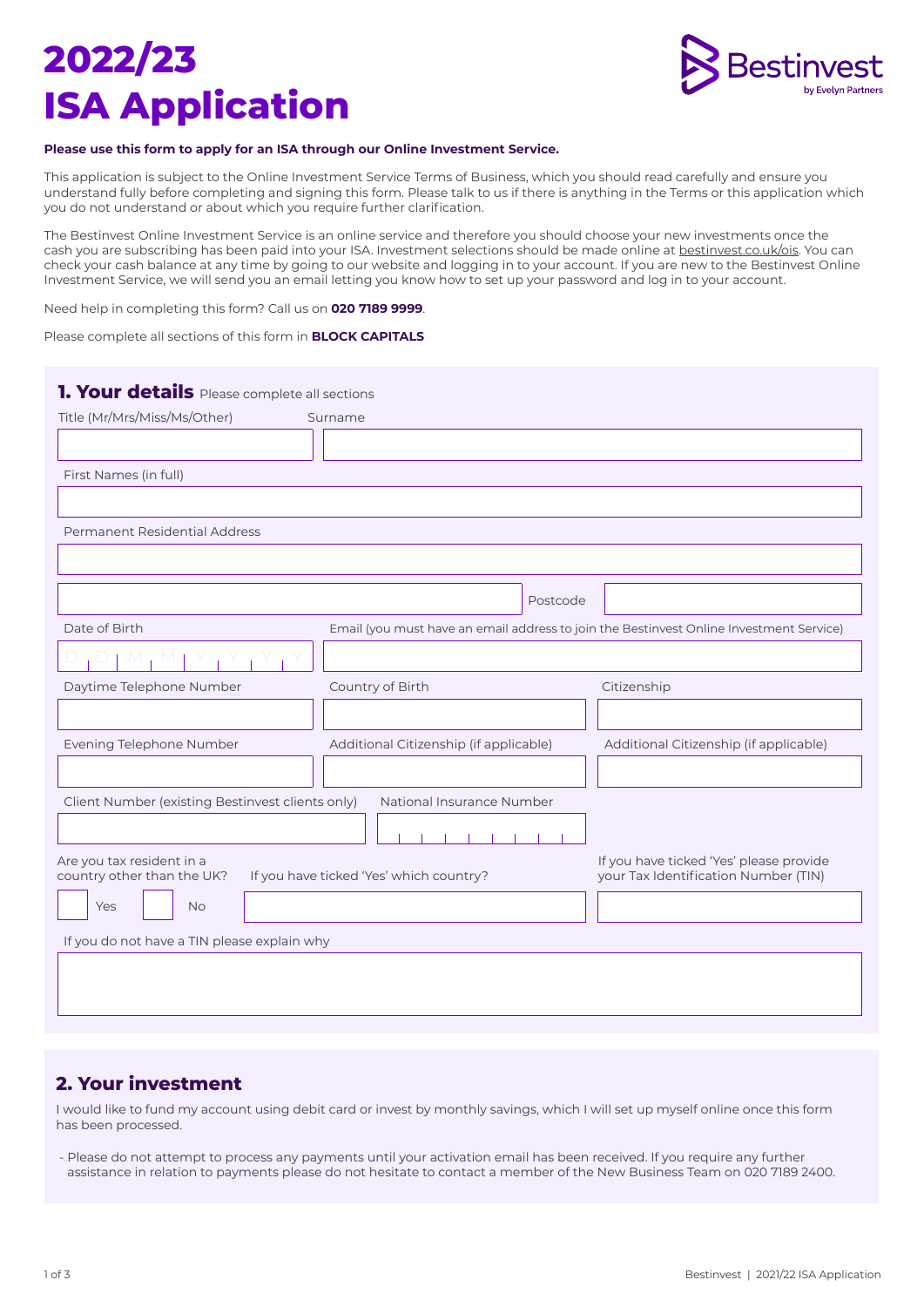# **2022/23 ISA Application**



**3. Your documentation** Only complete this section if you are new to the Bestinvest Online Investment Service

As a Bestinvest client you have a choice about how you receive your contract notes and statements. Please indicate your choice by ticking one of the following options.

Online only (free of charge)

Online and by post (a charge of £37.50 plus VAT per quarter will be made, which covers all Bestinvest Online Investment Service accounts you may have)

### **4. Marketing communications**

We would like to contact you about investment guides, news, events and other ways we can help you. We usually do this by email, but may occasionally send you information through the post or by phone.

These communications are OPTIONAL and separate to any service based messages required under regulations relating to products or services that you may hold. Please tick the box if you would like to stay informed by email

Please tick the box if you would also be happy to receive marketing communications by:

| Post      |  |
|-----------|--|
| Telephone |  |

You can unsubscribe using the links in the messages that we send or choose what you receive from us at any time. Full details of how we use and secure your personal information is documented in our privacy notice www.bestinvest.co.uk/help/privacy-notice; if you have any questions about how we handle your personal information, you can email us at dataprotection@evelyn.com

## **5. Bank details**

| Name(s) of account holder(s)         |                  |          |
|--------------------------------------|------------------|----------|
|                                      |                  |          |
| Bank/building society account number | Branch sort code |          |
| Address                              |                  |          |
|                                      |                  | Postcode |

# **6. Declaration & signature**

#### **I declare that:**

- **•** I confirm that I have received the Bestinvest Online Investment Service Terms of Business (incorporating the ISA Terms and Conditions); I also confirm that I have been given the opportunity to read the Terms and the Key Facts, and that I have had any questions arising answered satisfactorily. I declare that this form has been completed to the best of my knowledge
- **•** The information given in this application is, to the best of my knowledge, correct and I will inform Evelyn Partners Investment Management Services Limited ("Bestinvest") immediately of any changes to these details
- **•** All subscriptions made, and to be made, belong to me
- **•** I am 18 years of age or over
- **•** I have not subscribed, and will not subscribe, more than my overall subscription limit in total to a Cash ISA, a Stocks and Shares ISA, an innovative finance ISA and a lifetime ISA in the same tax year
- **•** I have not subscribed, and will not subscribe, to another Stocks and Shares ISA in the same tax year that I subscribe to this Stocks and Shares ISA
- **•** I am resident in the United Kingdom for tax purposes or, if not so resident, either perform duties which, by virtue of Section 28 of Income Tax (Earnings & Pensions) Act 2003 (Crown employees serving overseas), are treated as being performed in the United Kingdom, or I am married to, or in a civil partnership with a person who performs such duties. I will inform Bestinvest if I cease to be so resident or to perform such duties or be married to, or in a civil partnership with, a person who performs such duties
- **•** I confirm I have declared all my citizenships and/or tax residence(s) to Bestinvest on this application form. I understand this is required for Bestinvest to comply with UK and international tax legislation
- **•** I apply to subscribe for a stocks and shares ISA for the tax year 2022/23 and each subsequent year until further notice.